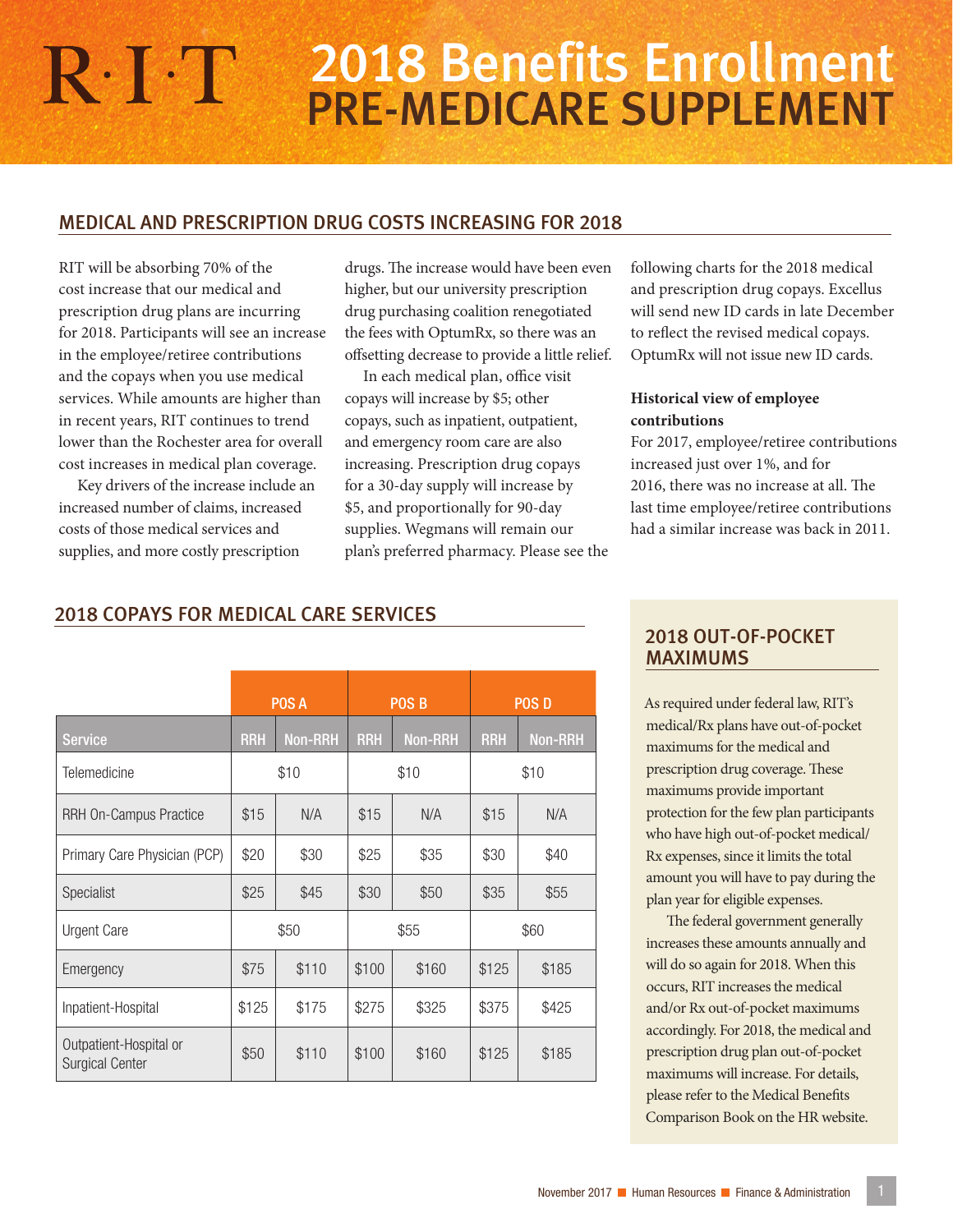# 2018 COPAYS FOR THE RIT PRESCRIPTION DRUG PLAN

| FUJA ANU FUJI DI ANU DIUG FFU                 |                                     |                     |                                 |                                           |               |
|-----------------------------------------------|-------------------------------------|---------------------|---------------------------------|-------------------------------------------|---------------|
|                                               | <b>Wegmans pharmacy</b>             |                     | Other participating retail      | OptumRx mail                              |               |
| Category                                      | 30-day supply,<br>no limit on fills | $90$ -day<br>supply | 30-day supply,<br>up to 3 fills | 30-day supply<br>4th fill and after $(1)$ | 90-day supply |
| <b>Tier 1: Generic Drugs</b>                  | \$15.00                             | \$37.50             | \$17.00                         | \$42.50                                   | \$37.50       |
| <b>Tier 2: Brand Name Formulary Drugs</b>     | \$30.00                             | \$75.00             | \$35.00                         | \$87.50                                   | \$75.00       |
| <b>Tier 3: Brand Name Non-Formulary Drugs</b> | \$45.00                             | \$112.50            | \$55,00                         | \$137.50                                  | \$112.50      |

#### POS A and POS B and Blue PPO

| <b>POS D</b>                                                                                                       |                                     |                  |                                 |                                                    |               |  |
|--------------------------------------------------------------------------------------------------------------------|-------------------------------------|------------------|---------------------------------|----------------------------------------------------|---------------|--|
|                                                                                                                    | <b>Wegmans pharmacy</b>             |                  | Other participating retail      | OptumRx mail                                       |               |  |
| Category                                                                                                           | 30-day supply,<br>no limit on fills | 90-day<br>supply | 30-day supply,<br>up to 3 fills | 30-day supply<br>4th fill and after <sup>(1)</sup> | 90-day supply |  |
| Annual Deductible—each person must pay a \$1,000 annual deductible before copay amounts are charged in a plan year |                                     |                  |                                 |                                                    |               |  |
| <b>Tier 1: Generic Drugs</b>                                                                                       | \$25.00                             | \$62.50          | \$30.00                         | \$75.00                                            | \$62.50       |  |
| <b>Tier 2: Brand Name Formulary Drugs</b>                                                                          | \$65,00                             | \$162.50         | \$75.00                         | \$187.50                                           | \$162.50      |  |
| <b>Tier 3: Brand Name Non-Formulary Drugs</b>                                                                      | \$125.00                            | \$312.50         | \$145.00                        | \$362.50                                           | \$312.50      |  |

*(1) applies to maintenance medications only; does not apply to acute medications or medications that cannot be filled through mail order (e.g., certain controlled substances)*

# SEVERAL CHANGES IN PRESCRIPTION DRUG TIERS AND NEWLY EXCLUDED DRUGS

One way that our pharmacy benefit manager, OptumRx, helps us manage costs while still providing patients with access to needed drug therapy is by proactively managing their formulary. A formulary is a list of a plan's covered drugs, often by coverage tiers that designate whether the drug is generic, brand preferred, or brand non-preferred, which are reflected by a difference in patient cost.

OptumRx solely determines which drugs are on and off the formulary and in which tier a drug is covered for RIT's plan.

Generally, OptumRx makes changes to the formulary twice per year: January 1 and July 1. These changes typically include medications changing tiers (Tier 3 to Tier 2 and Tier 2 to Tier 3) and drugs moving from the excluded list to the included list and vice versa. When these changes occur, OptumRx sends

advance notification to the impacted people and identifies other medications that the physician can prescribe instead.

OptumRx will be making changes to the formulary effective January 1, 2018. In addition, a number of expensive brand-name medications will be excluded from coverage, but their generic equivalents will continue to be covered. A generic medication contains the same active ingredient(s) as the brand-name medication. An active ingredient is what makes the medication work. A link to the 2018 exclusions list is on the HR Benefits website on the Open Enrollment page as well as in the Medical and Prescription Drug page.

OptumRx has advised us that very few RIT plan members will be impacted by these changes. If you or your covered family member are currently filling a prescription for one of the affected medications, you (or your family

member) will receive a letter from OptumRx later this fall advising you of the change.

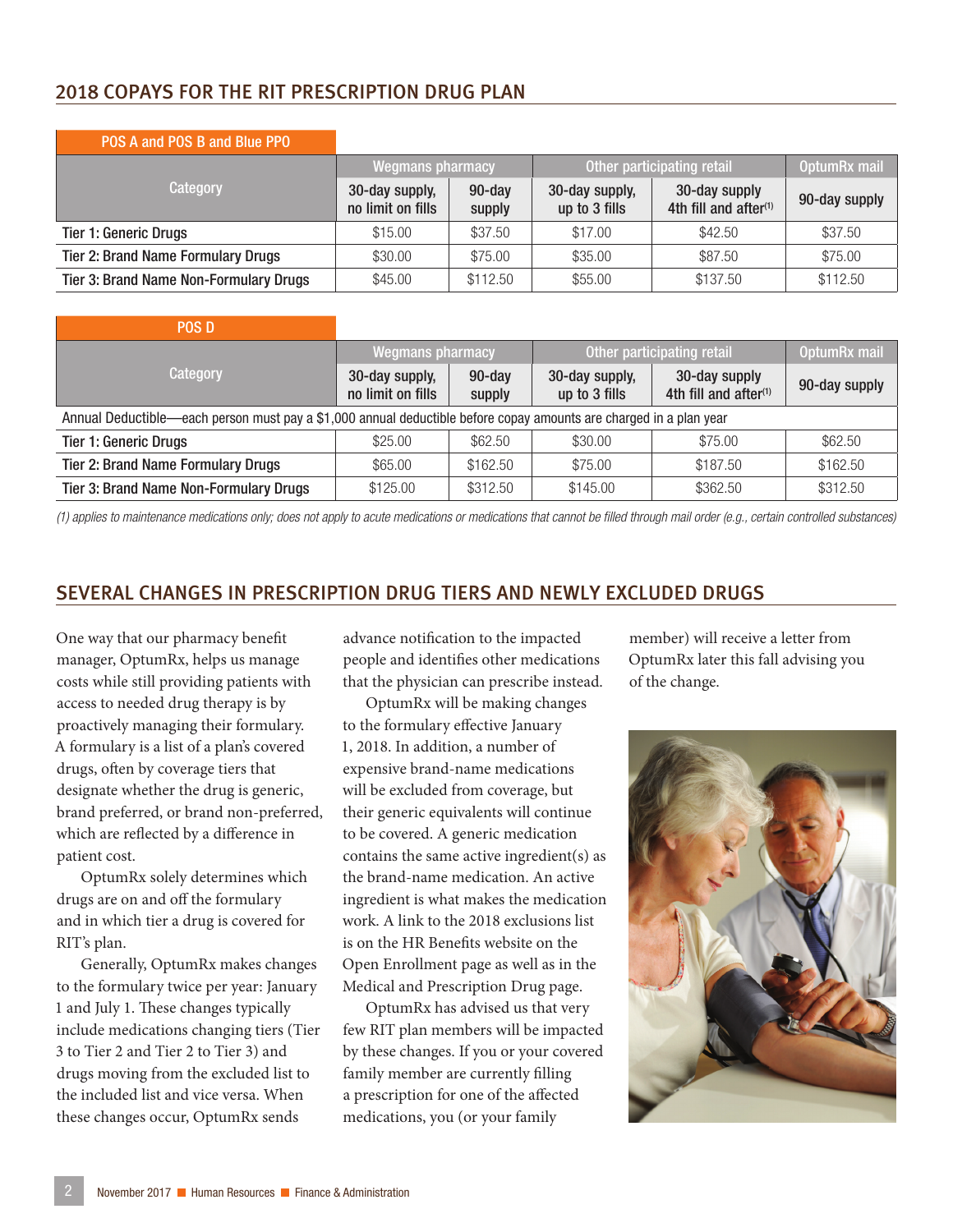Beginning January 1, 2018, RIT's medical plans will cover telemedicine. This relatively new approach to delivering urgent care is a convenient and less costly alternative.

#### **What is Telemedicine?**

Telemedicine provides an easy-to-use platform offering the convenience of an in-person doctor visit; you won't have to leave home, wait a long time in a crowded emergency room (for nonemergencies) or urgent care office, or pay a high copay for those services. A member can call or videoconference with a physician 24 hours a day, seven days a week, 365 days a year. Within a few minutes, members can see a doctor or schedule an appointment.

#### **About MDLive**

Excellus BlueCross BlueShield has selected MDLive as its telemedicine partner. Physicians who participate in the MDLive network have specialties that include primary care, pediatrics, emergency and family medicine. On average, doctors have 15 years of experience practicing medicine, and are licensed in New York State, or the state in which you call from (if, for instance, you are traveling and you become ill).

#### **Use telemedicine when:**

- Your medical condition is urgent and in need of care, but is not an emergency, life-threatening, or a chronic condition.
- Your primary care doctor is not available.
- You don't want to or cannot go to an urgent care center.
- If traveling and in need of urgent but non-emergency medical care.

#### **Conditions commonly treated**

|                   | PEDIATRIC*          |                              |
|-------------------|---------------------|------------------------------|
| <b>Allergies</b>  | Infections          | Cold & Flu                   |
| Asthma            | <b>Insect Bites</b> | Constipation                 |
| <b>Bronchitis</b> | Joint Aches         | Ear Infections               |
| Cold & Flu        | <b>Rashes</b>       | Nausea                       |
| Diarrhea          | Sinus<br>Infections | Conjunctivitis<br>(pink eye) |
| Far<br>Infections | Skin<br>Infections  |                              |
| Fever             | Sore Throat         |                              |
| Headache          |                     |                              |

*\*Please note that a parent must be present for each call for children under age 18.*

#### **Cost**

Under all of RIT's pre-medicare medical plans, your copay for a telemedicine visit is just \$10.If you do not participate in RIT's plan but you are covered by another Excellus health plan, check with Excellus to find out if you have telemedicine coverage and if so, how much your cost would be under that plan.

If you are not covered by any Excellus plan, you may still take advantage of MDLive. Excellus has advised us that your cost would be \$49 per telemedicine visit.

#### **Registration**

On or after January 1, 2018, you can register to use MDLive. Since you must be registered before using MDLive, it is recommended that you register before you actually need to use the service so you won't have to spend time doing that when you are feeling sick. You can register online at ExcellusBCBS.com/ Telemedicine, or by calling toll-free 1-866-692-5045. Payment of your copay will be made by credit card.

# RESOURCES FOR CHOOSING YOUR PLAN

You may be able to save in your total medical costs (the amount you pay monthy plus your out-of-pocket costs at the time of service). Refer to the benefits website for the following helpful resources.

• The Medical Benefits Comparison Book provides a detailed breakdown of most types of covered services

and how each is covered under each of the plans.

- "What is the Best Plan for Me for 2018?" is a chart comparing annual employee/retiree contribution savings between plans (e.g., POS D savings vs. POS A).
- "Medical Needs and Medical Choices" worksheets (two tabs in one spreadsheet) help you project what medical care you believe you will need next year and how your estimated total cost (employee/ retiree contributions plus out-ofpocket costs) compares between two plans.